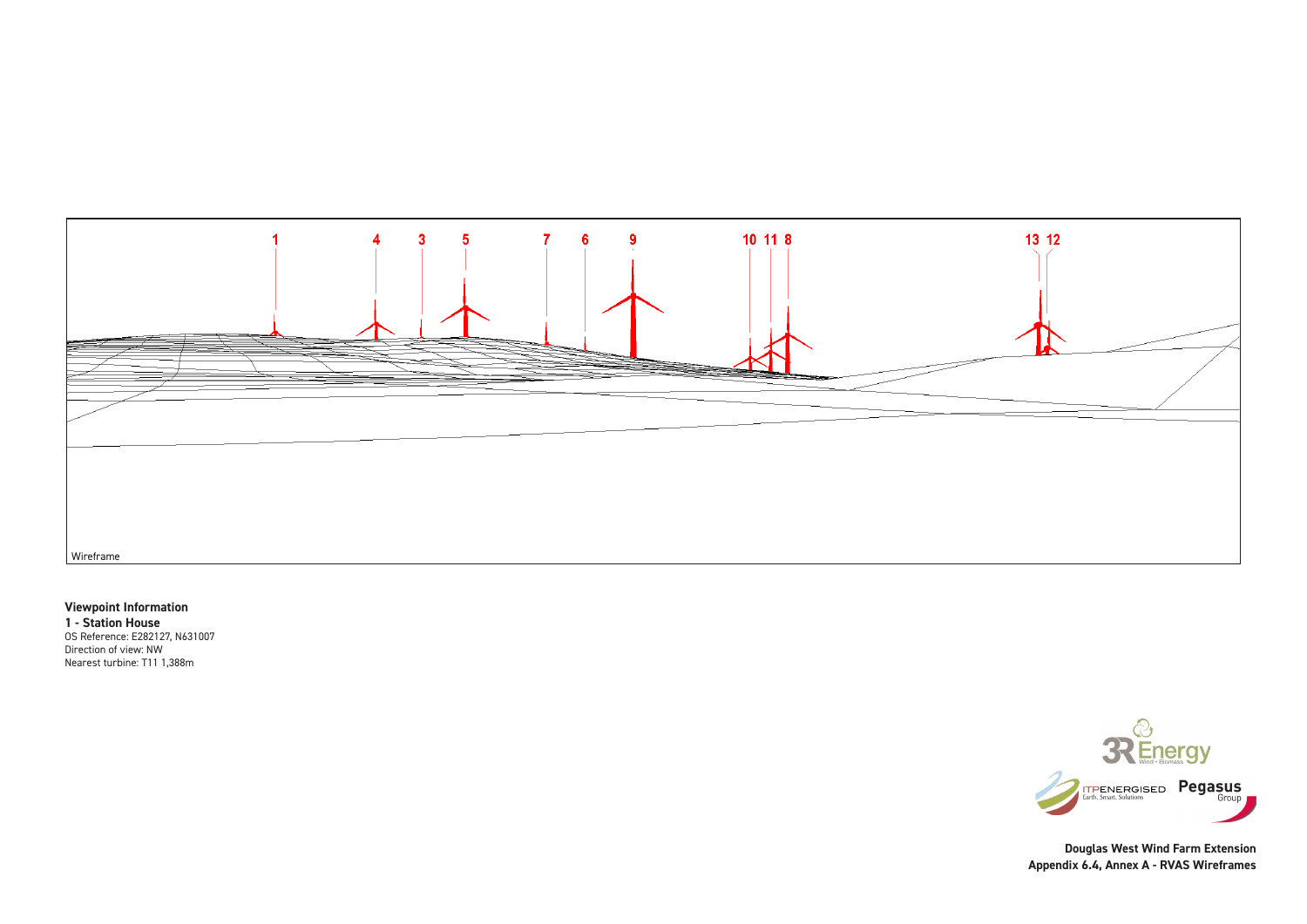## **Viewpoint Information**

**2 - Blackwood Cottage** OS Reference: E282017, N630963 Direction of view: NW Nearest turbine: T11 1,386m



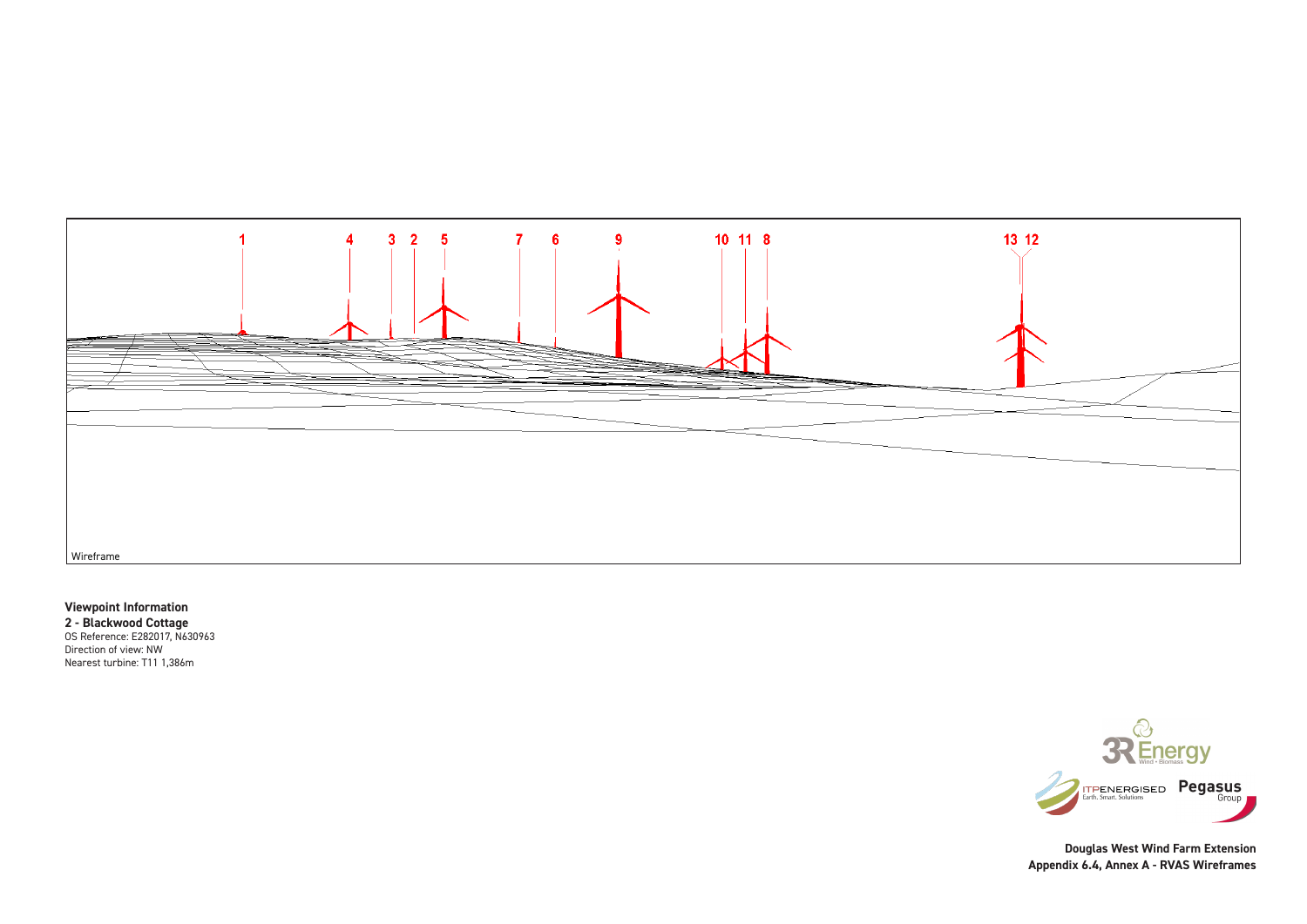## **Viewpoint Information**

**3 - Westerhouse** OS Reference: E282817, N633483 Direction of view: SW Nearest turbine: T12 1,651m



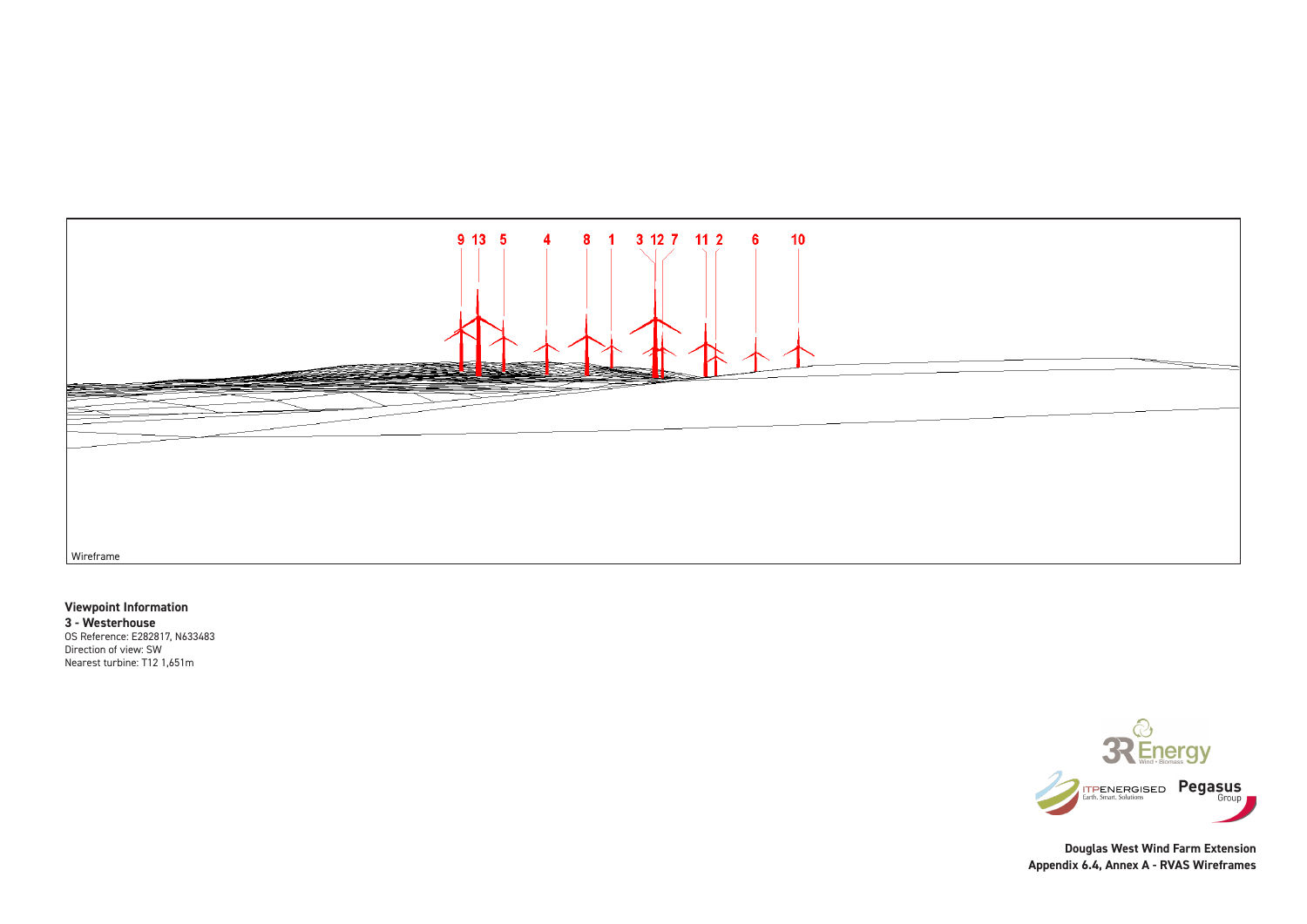# **Viewpoint Information 4 - Craigend**

OS Reference: E282803, N633552 Direction of view: SW Nearest turbine: T12 1,682m



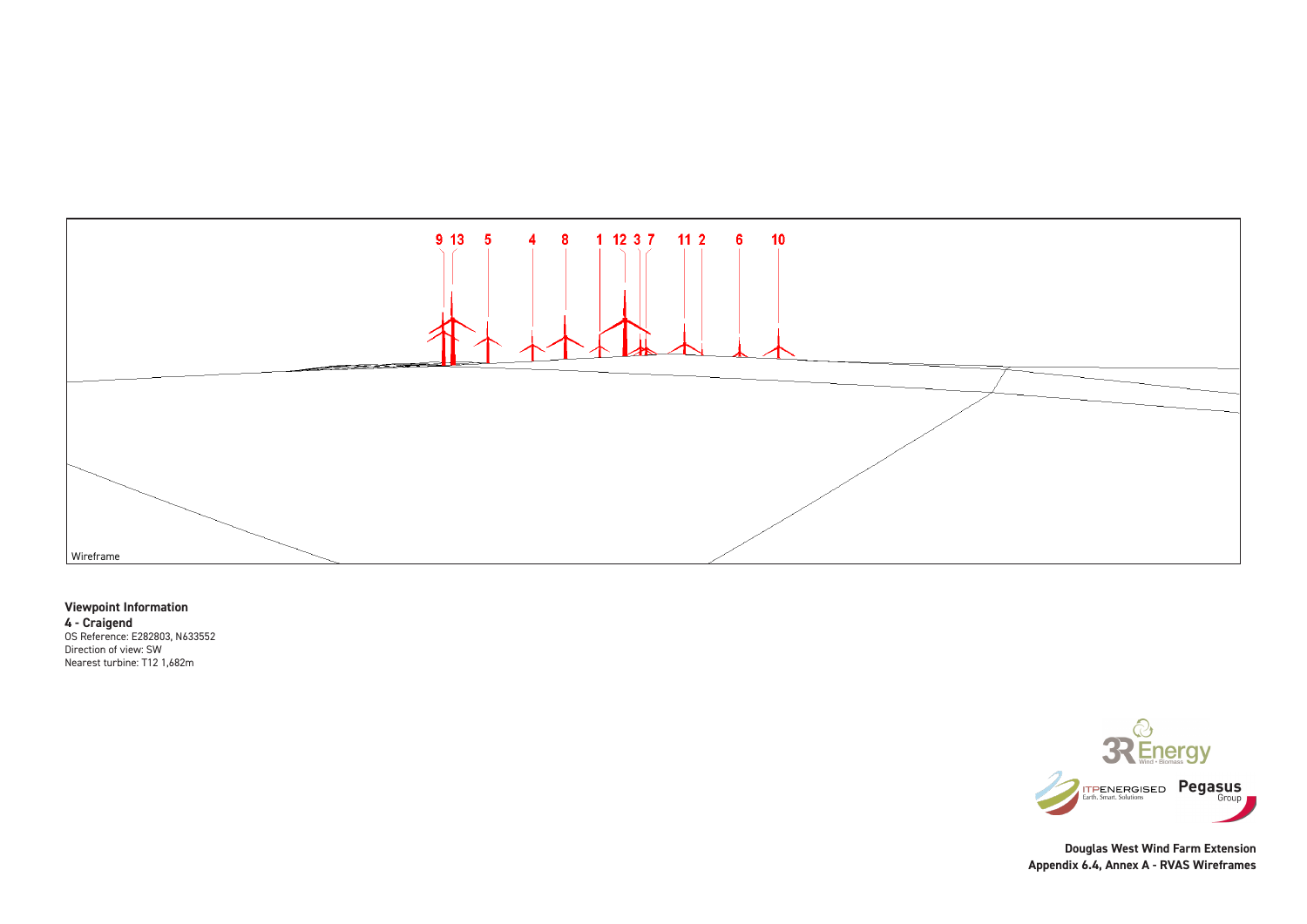## **Viewpoint Information**

**5 - 6no. properties at West Toun** OS Reference: E282813, N633740 Direction of view: SW Nearest turbine: T12 1,786m



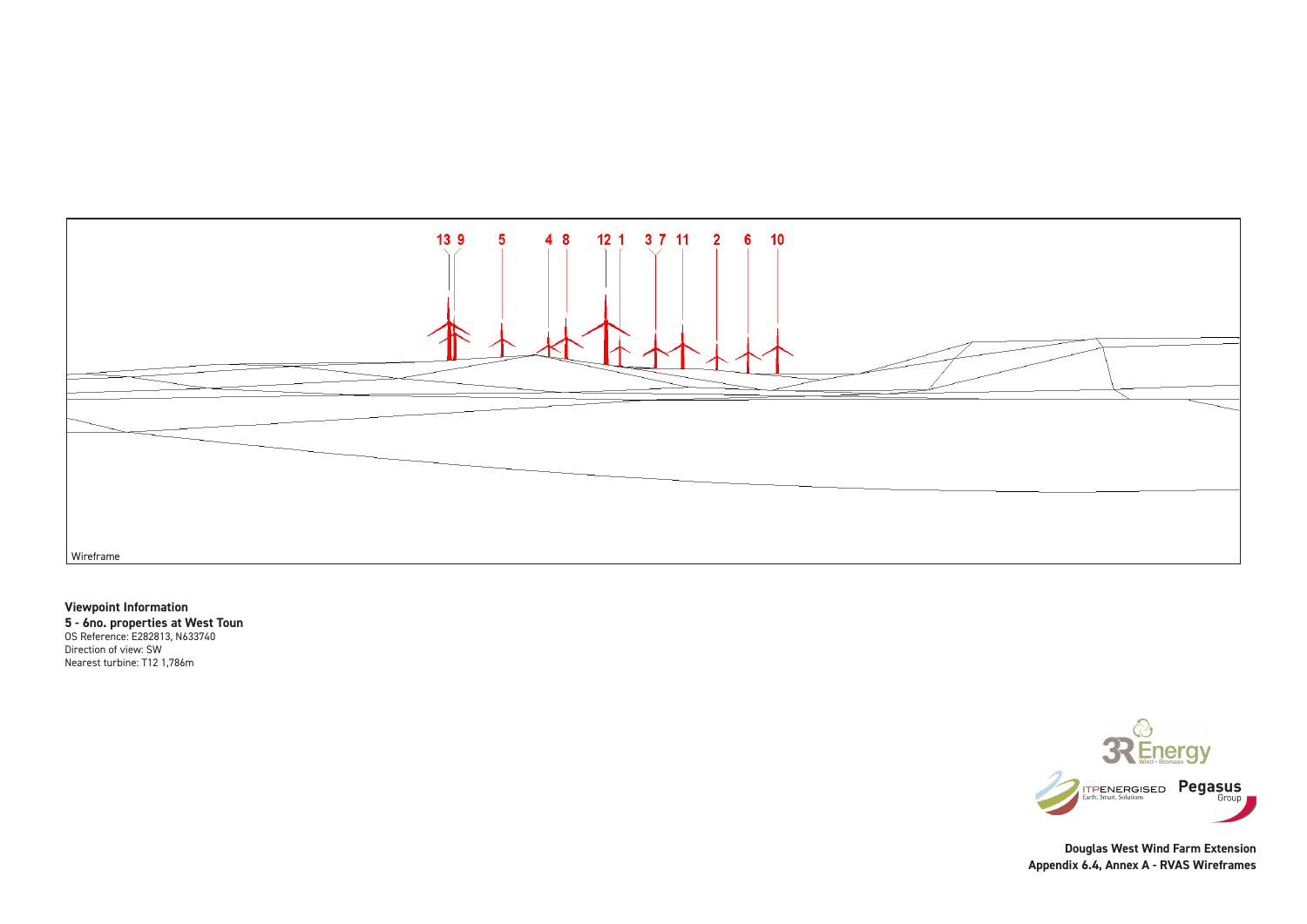**Viewpoint Information 6 - Properties at Midfield Road** OS Reference: E281483, N634486 Direction of view: S-SW Nearest turbine: T12 1,792m



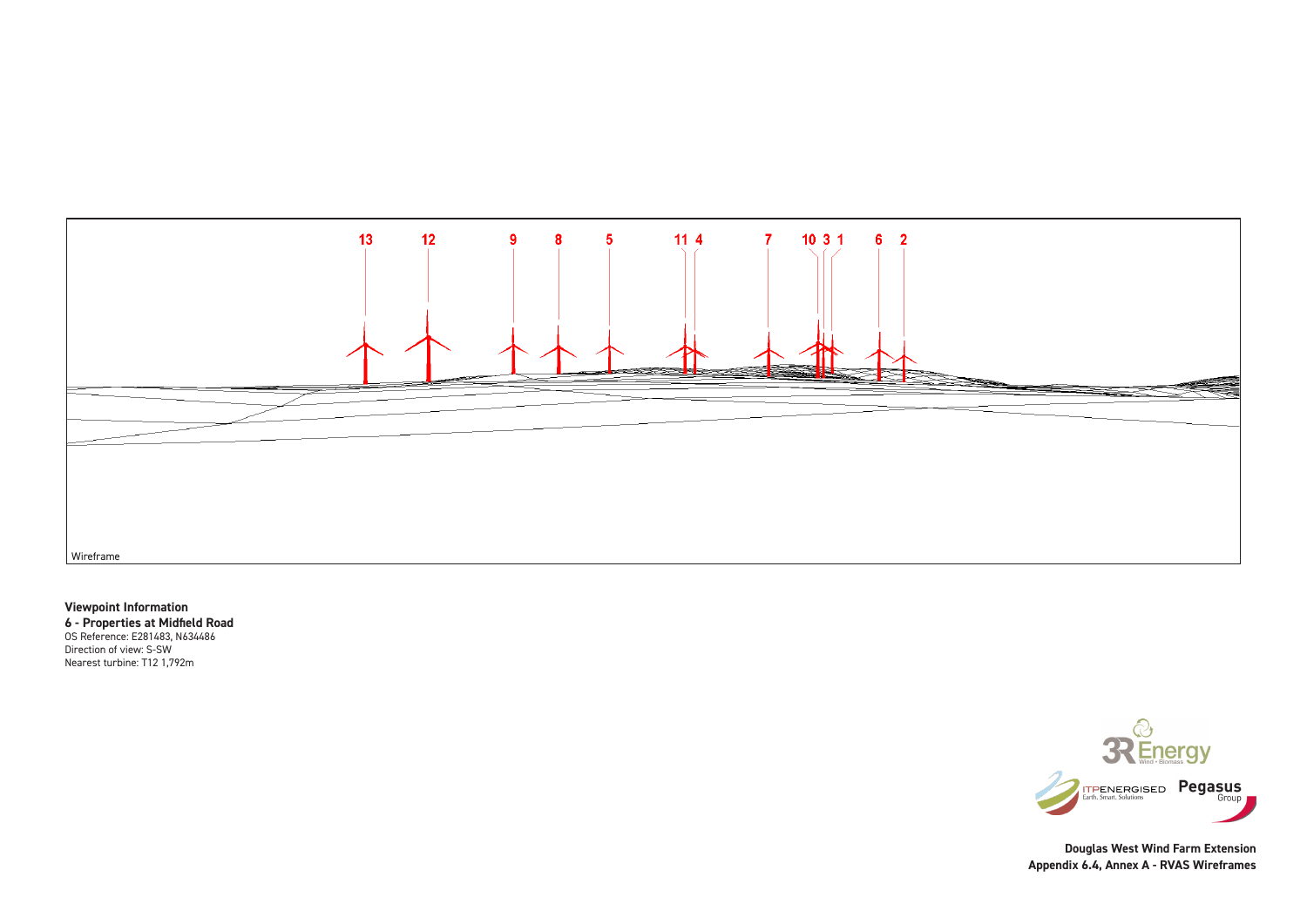## **Viewpoint Information**

**7 - Properties on eastern section of Bellfield Road, east of Railway Road** OS Reference: E281595, N634659 Direction of view: S-SW Nearest turbine: T12 1,873m



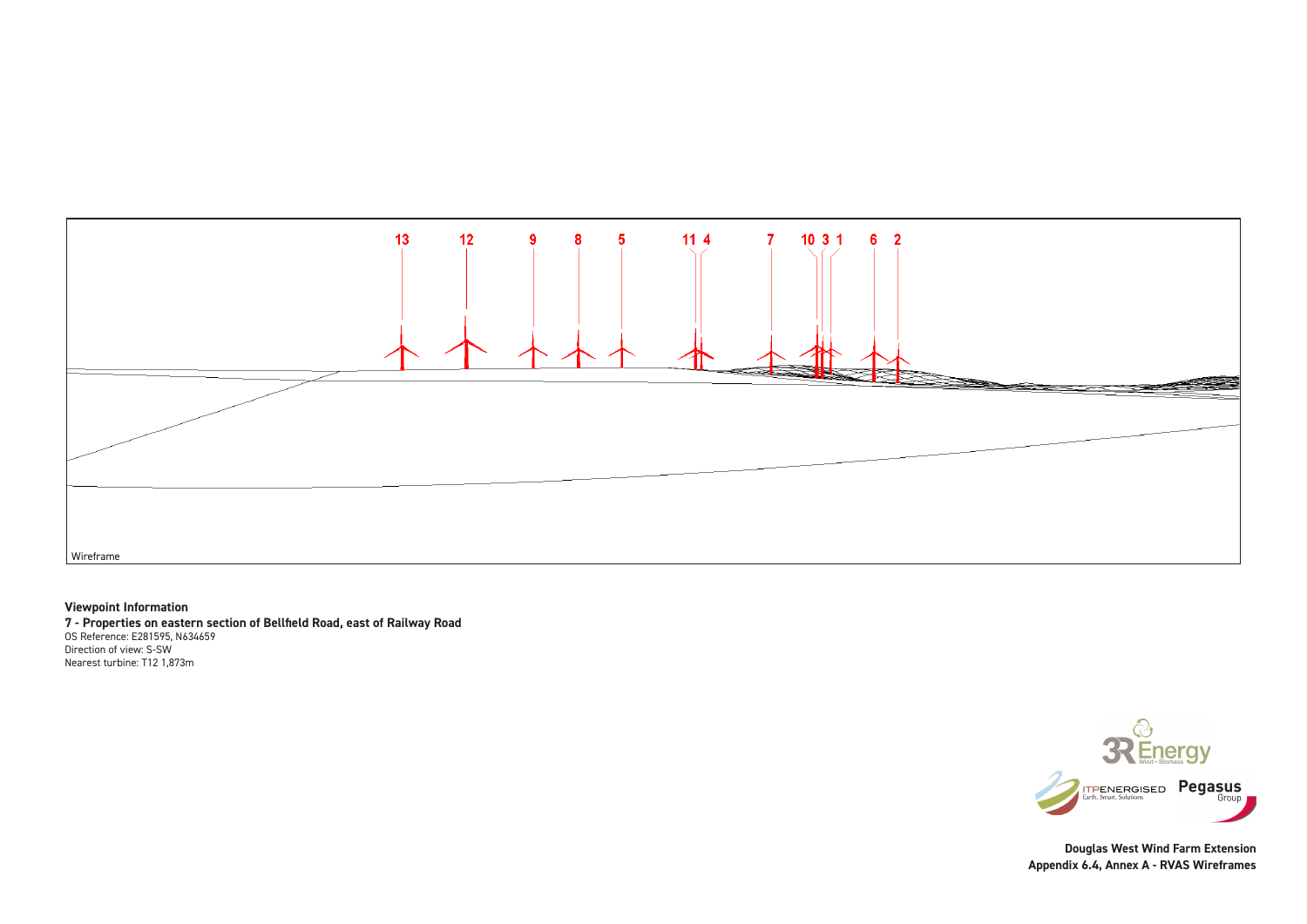#### **Viewpoint Information**

**8 - Properties located on mid Bellfield Road, from Braehead Road to Railway Road** OS Reference: E281349, N634549 Direction of view: S-SW Nearest turbine: T12 1,805m



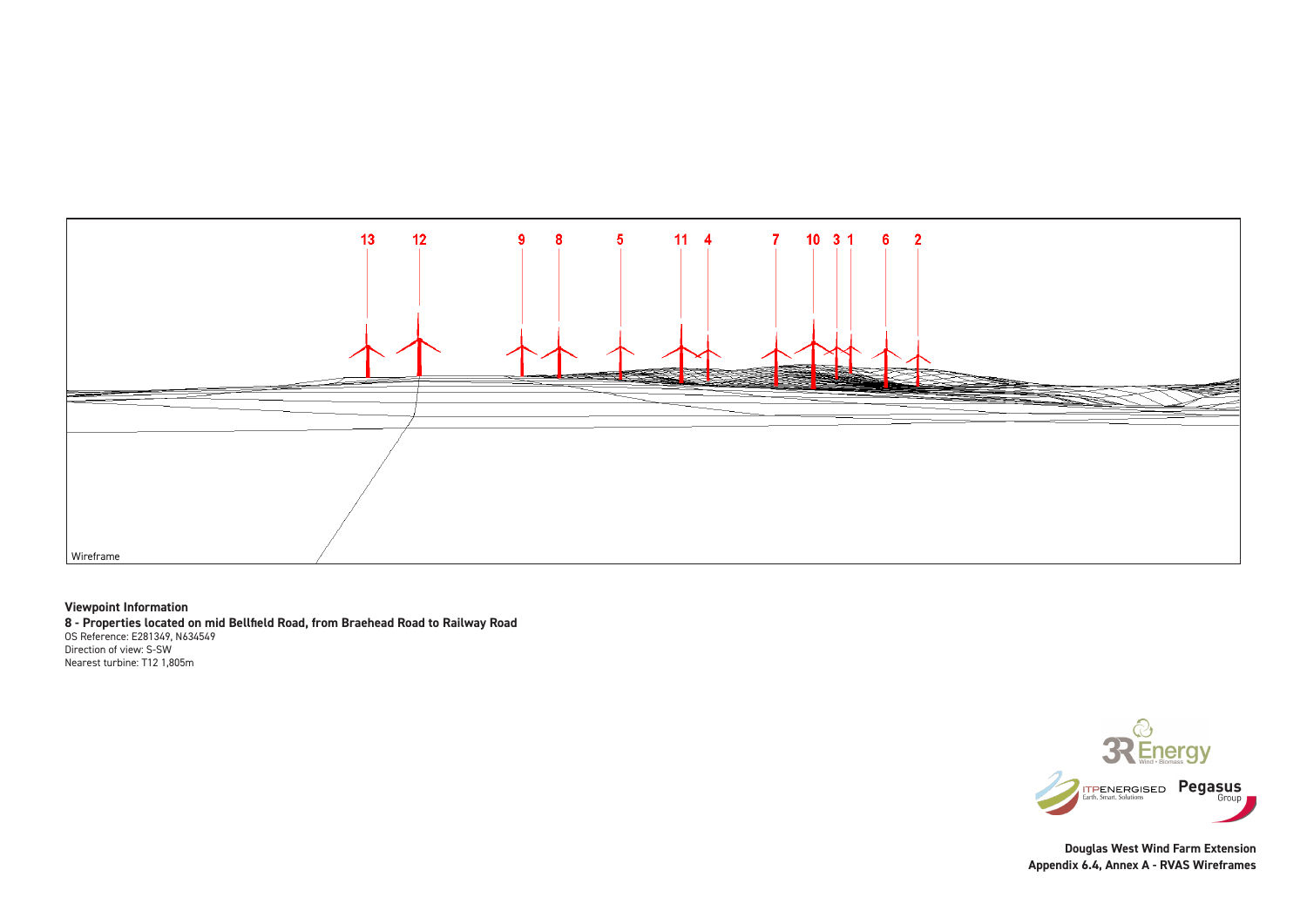## **Viewpoint Information**

**9 - Properties on Braehead Place** OS Reference: E281178, N634417

Direction of view: SW-SE Nearest turbine: T12 1,709m



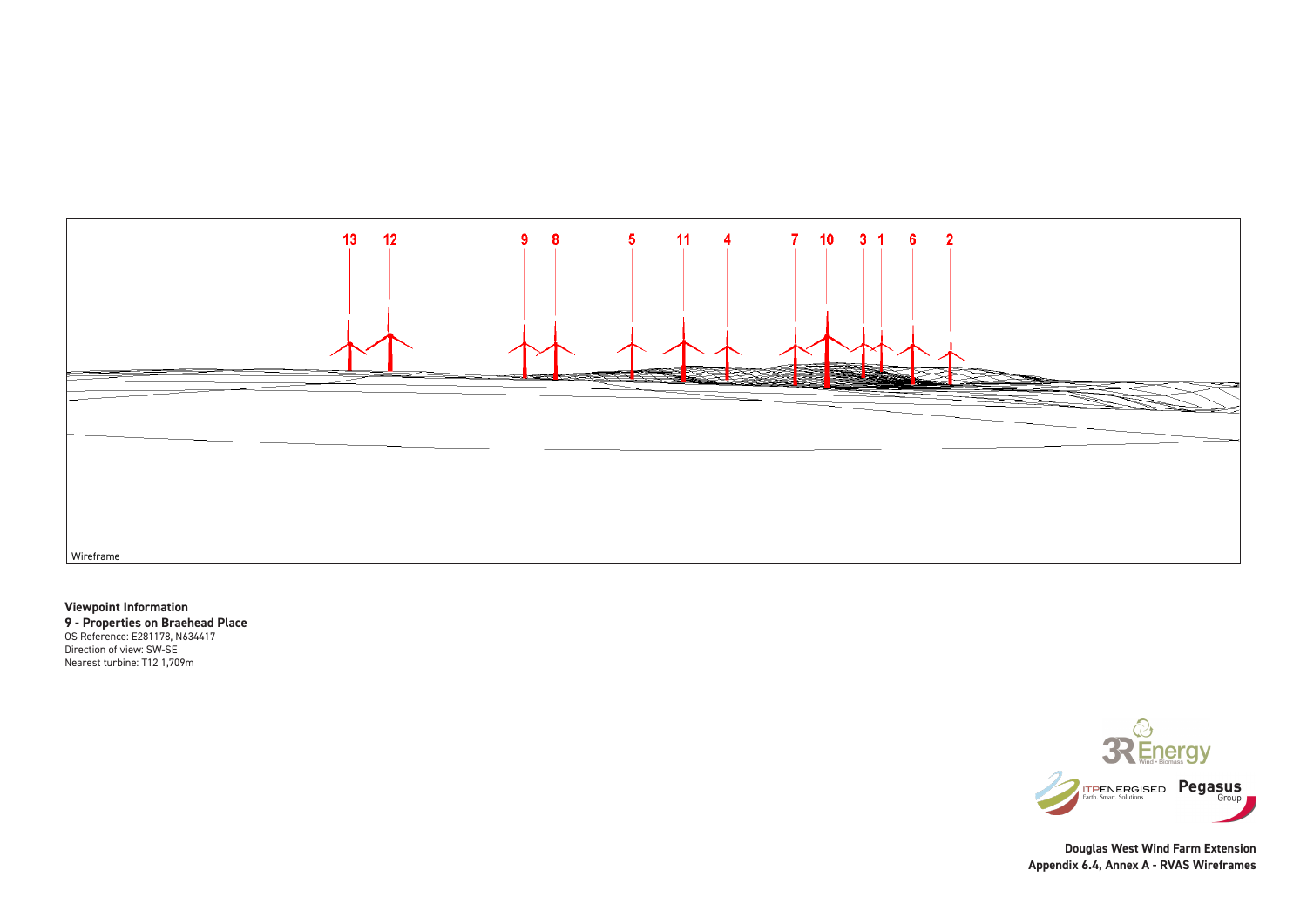## **Viewpoint Information**

**10 - Properties on Braehead Road** OS Reference: E281149, N634575 Direction of view: SW-SE Nearest turbine: T12 1,834m



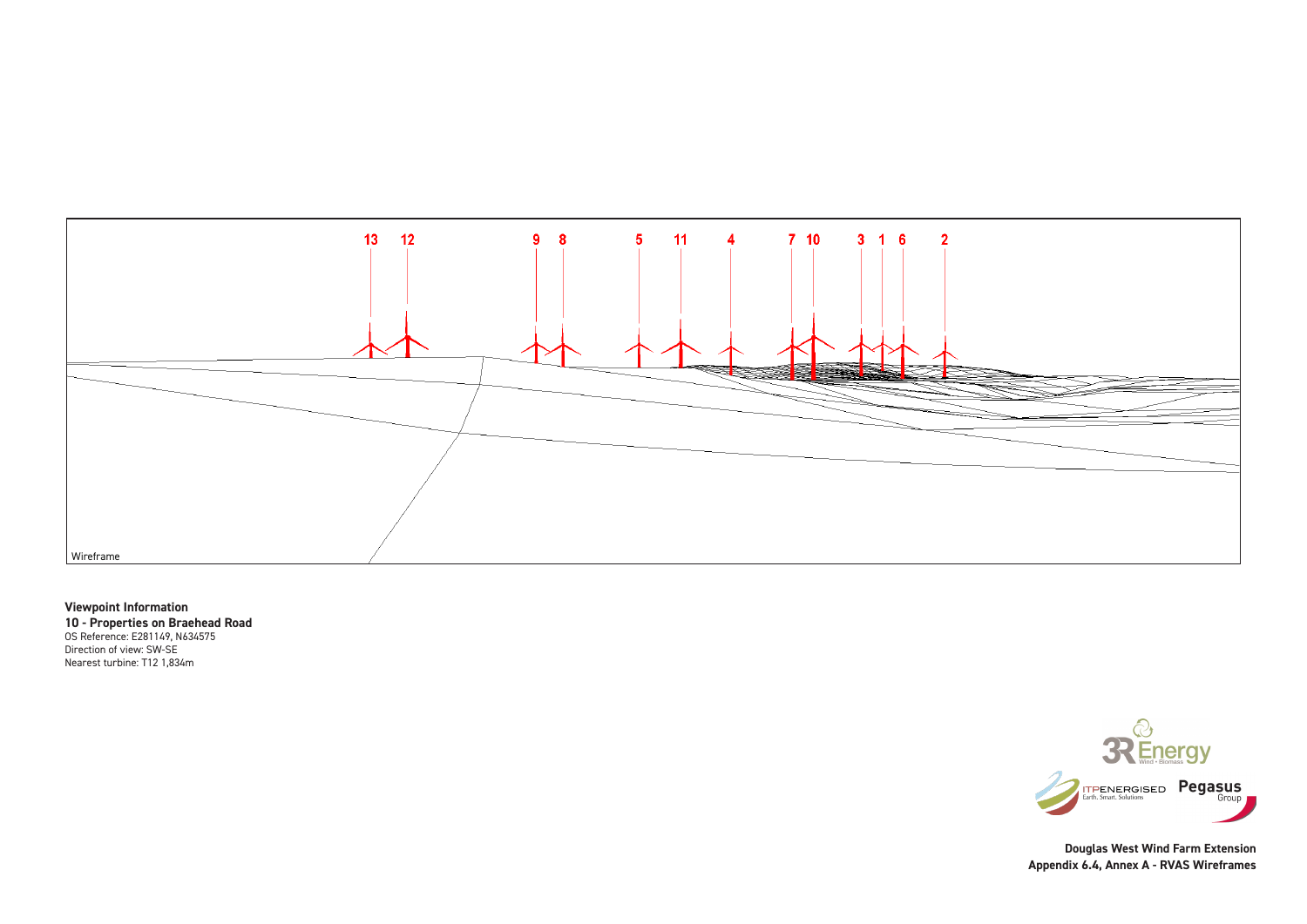## **Viewpoint Information**

**11 - Properties on Middlemuir Road and Belvedere Place** OS Reference: E281048, N634360 Direction of view: S-SE Nearest turbine: T12 1,686m